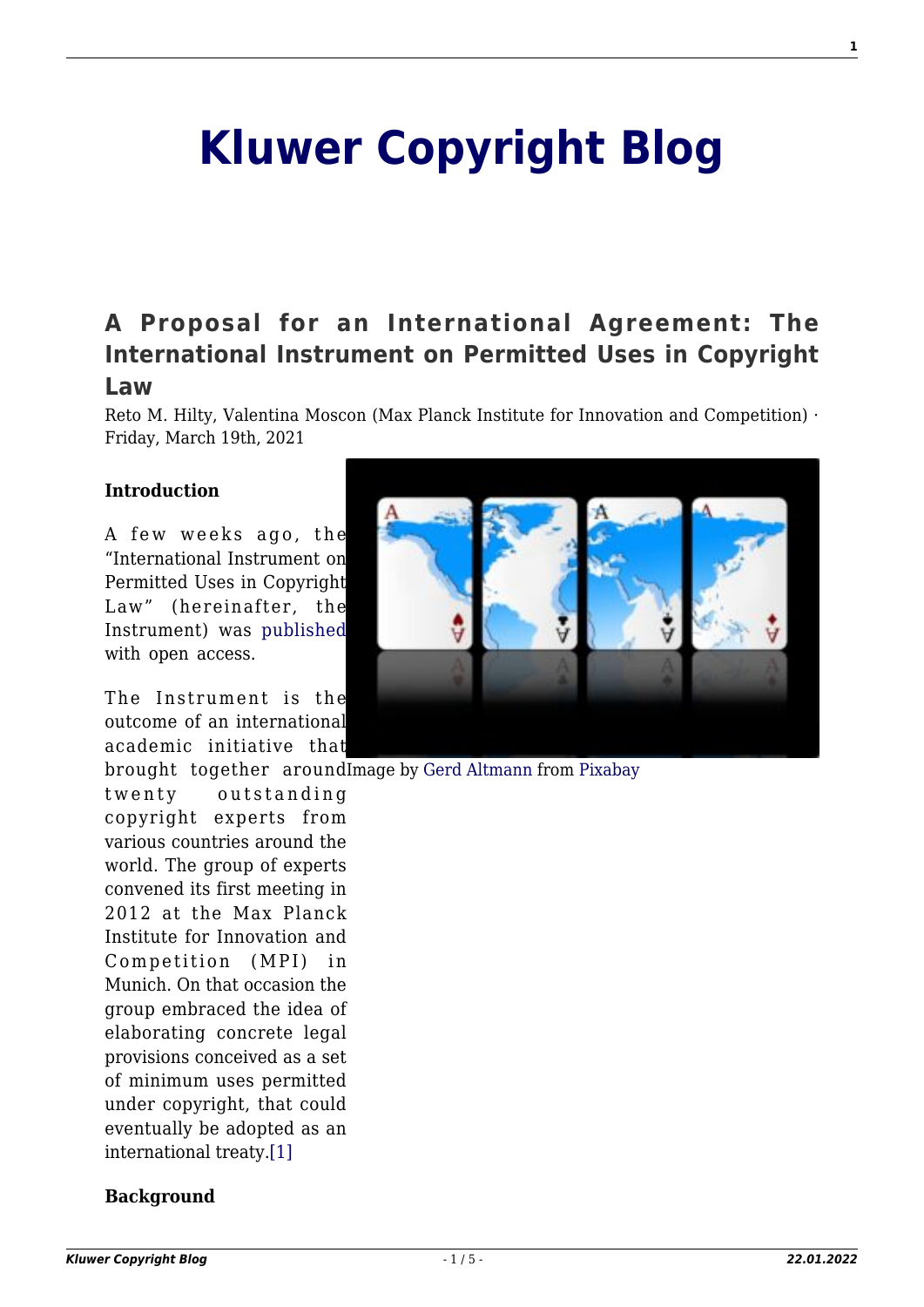To fully understand this project and its outcome (the Instrument), it is worth exploring the context in which it developed. Between 2011 and 2012 some nation states signed the Anti-Counterfeiting Trade Agreement (ACTA). This agreement not only provoked animated academic discussions but also prompted vehement public demonstrations. It was clear, in fact, that ACTA aimed at strengthening the rights holders' position at the expense of the interests of users. ACTA failed in the end, but the initiative for the Instrument continued to be pursued in the following years.

The idea of developing the Instrument was originally conceived by some members of the expert group that had drafted the ["Declaration for a balanced Interpretation of the](https://www.ip.mpg.de/en/research/research-news/declaration-three-step-test.html) [Three-Step Test in Copyright Law](https://www.ip.mpg.de/en/research/research-news/declaration-three-step-test.html)" (the Declaration). This Declaration, published in 2008, aimed at offering a more flexible interpretation of the three-step test in copyright law to achieve more balance between all the interests involved. The initiative received broad international recognition. However, its impact on politics, jurisprudence and legislation remained limited. One of the criticisms of the Declaration is that it adopts an abstract approach, failing to provide real guidance on how legislators should design their exceptions and limitations to achieve the desired balance of interests. Indeed, most countries continue their efforts to establish increasingly higher standards of IP protection, largely ignoring public interests. In practice, these efforts have found success through new strategies. States that wish to impose strong protection to preserve their own industrial interests have learned from the failure of ACTA. Instead of struggling with international agreements like ACTA, they now increasingly impose obligations for more rigorous protection in bi-lateral or regional free-trade agreements. In doing so, they often threaten the sovereignty of counterparties, especially if those counterparties are economically dependent. In fact, such free-trade agreements limit the freedom of weaker countries to design their own copyright legislation in line with domestic cultural, social and economic needs. These international power politics emerged for instance in a recent case involving South Africa. In June 2020, the President of the African National Congress, Cyril Ramaphosa, returned to Parliament the Copyright Amendment Bill, which had been approved at the end of 2018. The Bill included fair use provisions and other exceptions and limitations to copyright. The President claimed the proposed copyright-permitted uses violated South Africa's international obligations. In particular, the Bill was deemed in conflict with the three-step test. Both the United States and the European Union pressured South Africa to defer this legislation. The request was leveraged based on trade agreements and the threat of withdrawn investments.

### **Goals and Content**

Considering these developments, the group of international experts coordinated by the MPI came to the conclusion that an international agreement on permitted uses in copyright law – based on the Instrument – was the best way to counteract them. Firstly, this agreement obliging prospective contracting parties to adopt minimum permitted uses would foster a balance of interests in copyright law. Also, it would generate a certain international harmonization of permitted uses. Secondly, the existence of an international obligation to adopt minimum permitted uses might facilitate cooperation amongst countries, helping them to assert their common interests on an equal footing with groups of countries imposing higher standards of protection in international negotiations. However, these goals enabling individual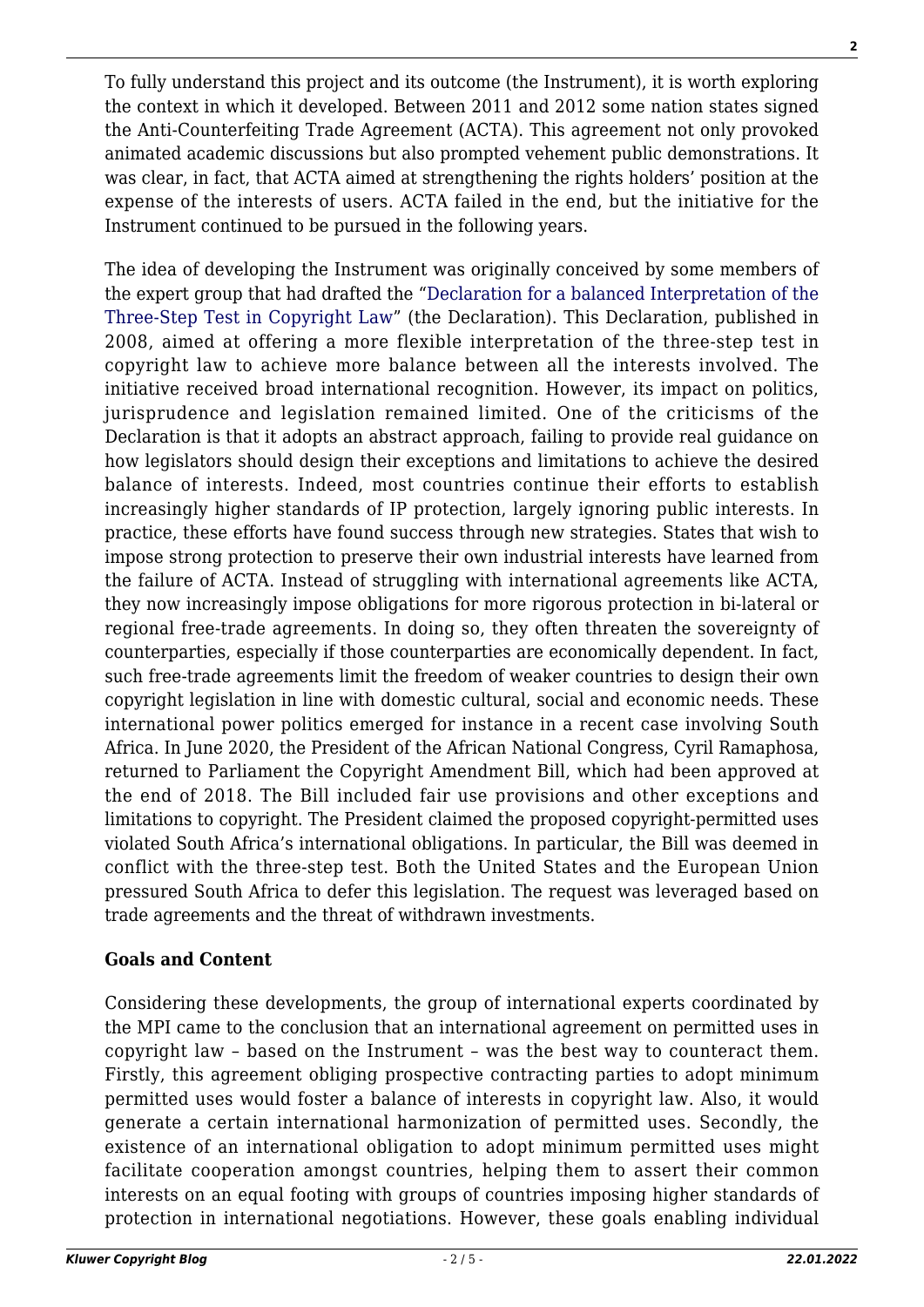states to defend themselves against pressure attempts, e.g. from the USA or the EU, could only be achieved if the Instrument became international law. Those states that wished to do so could achieve that by concluding a state agreement. They would not need the consent of other members of the Berne Convention, for example. The Berne Convention – together with the and WPPT – does not prevent members from committing to an international agreement with the aim of providing for further limitations and exceptions as long as the latter are compatible with the three-step test. This is where the Declaration comes into play again. The Instrument interprets the three-step test in line with the Declaration, and a group of member states is free to do so collectively in a way that suits their domestic needs. What is needed though is the political will of governments of important states to take this step. Therefore, it is crucial that policy makers become aware of the existence and usefulness of this proposal.

A few words to briefly outline the content of the Instrument. First of all, a language choice must be explained. The working group decided not to use the wording "exceptions and limitations". Exceptions and limitations evoke and are in fact generally understood as tools correcting copyright exclusivity and therefore not standing on the same level as the exclusive right. On the contrary, according to the authors of the Instrument, right holders' protection and permitted uses are both equally essential in ensuring that copyright will have positive effects on the information economy and society in general. Therefore, they intensively discussed the term "user's rights" as an alternative. It is true that this terminology has been used by some courts, including the Court of Justice of the European Union (CJEU) and the Canadian Supreme Court. However, no legislature has yet explicitly implemented this wording in its copyright statutes. Moreover, it is doctrinally disputed whether user's rights standing on an equal level as the exclusive right really exist. Therefore, the working group finally decided to apply a terminology that does not confuse prospective contracting parties, but simply requires them to implement "permitted uses" in their national laws.

The Instrument is composed of three parts. In Part A, five groups of permitted uses are codified. These permitted uses include those already known in international law (such as Article 10(2) Berne Convention or the Marrakesh VIP Treaty) and in national rules in this area. Each group of permitted uses is organised around the objectives pursued. For instance, the first paragraph of Part A.I. ("Freedom of expression and information") states that "Contracting Parties shall permit uses for the purpose of freedom of expression and information to the extent justified by the purpose of the use". The second paragraph mentions a non-exhaustive list of permitted uses (such as criticism, review, parody and caricature) that are meant to serve the values enunciated in the first paragraph. Contracting Parties are required to implement the listed permitted uses and are free to introduce further permitted uses that pursue the goal established in the first paragraph of the provision.

Part B defines general principles aimed at guiding Contracting Parties in the implementation of the Instrument in their national legal orders. For instance, Part B.I.1. states that: "Contracting Parties are obliged to adopt the measures necessary to ensure the effective application of this Instrument". This obligation is at the very heart of the Instrument as it aims precisely to counterbalance the traditional "minimum

**3**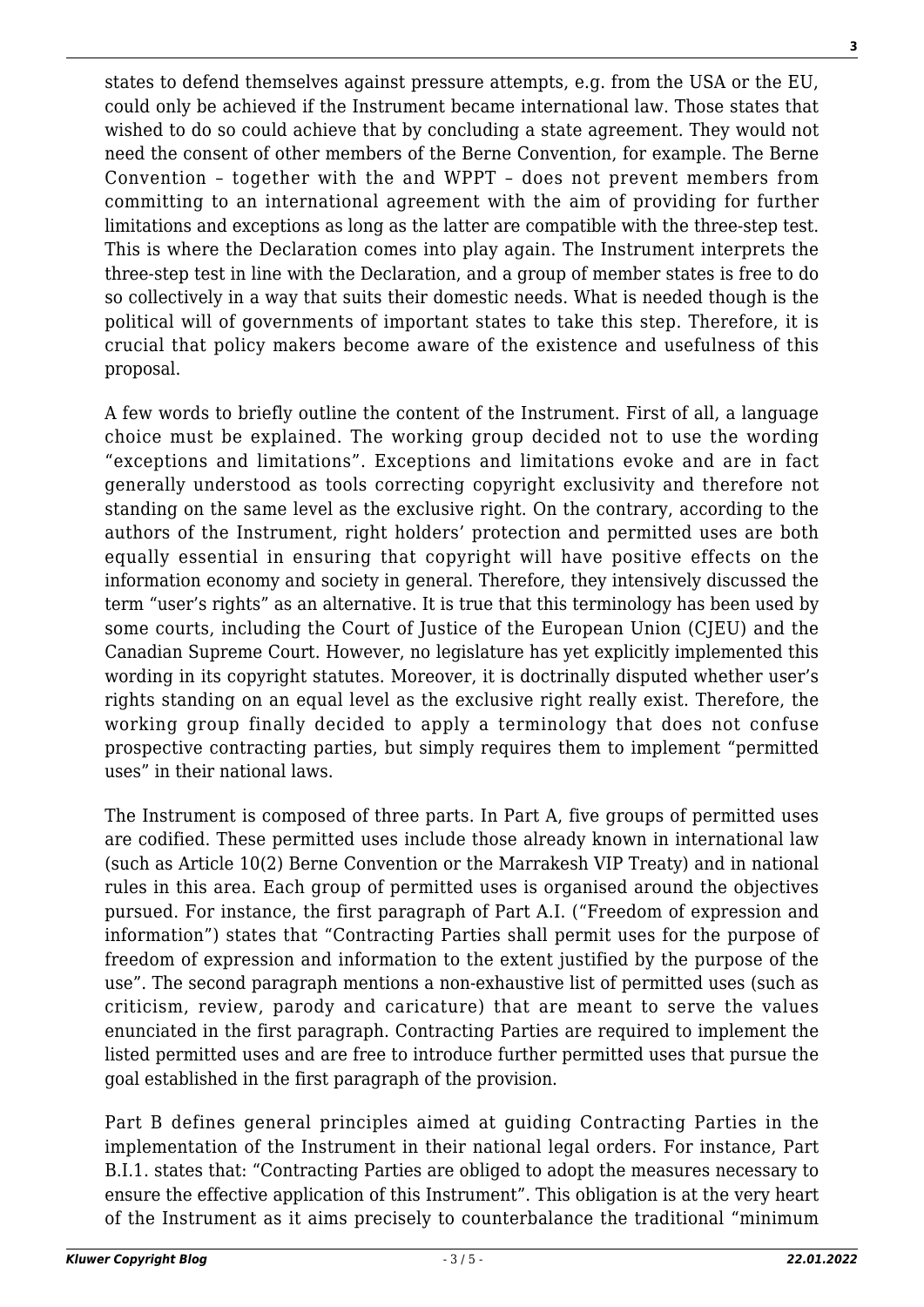protection approach" of the international copyright legislation with the minimum permitted uses approach of the Instrument. Contracting Parties are free however to determine the method of implementation (e.g. creating general clauses such as fair use or fair dealing or listing specific permitted uses).

Part C deals with competition law as an external limit to copyright and is based on the modern understanding that competition law and copyright law are complementary legal fields, pursuing the objective of increasing the market offer of creative works. The Instrument clarifies that there can be no per se exemption of copyright from the general rules of competition law (Part C.I.).

# **Dissemination**

In order for the Instrument to become international law, its dissemination is an essential part of this project. Even though the Instrument contains material rules that are in line with international law and that in principle could be implemented by any sovereign state, it is clear that the establishment of the Instrument is not a foregone conclusion. It is crucial that policy makers become aware of this academic proposal and its usefulness.

Unfortunately, the current restrictions related to the pandemic have so far limited the possibilities to present it at conferences and other public events. But the Instrument, together with its explanatory notes, has been published widely and openly, e.g. in [IIC](https://link.springer.com/article/10.1007/s40319-020-00999-8) and [SSRN.](https://papers.ssrn.com/sol3/papers.cfm?abstract_id=3771241) Thus it is to be hoped that some of the states that might benefit from the existence of the envisioned treaty will seize the opportunity and take an active role towards its adoption.

However, even if no legislative implementation should take place in the near future, the Instrument will hopefully become an academic milestone fostering additional opportunity to advance the international discussion on copyright law.

*Please refer to this post as: Reto M. Hilty and Valentina Moscon, 'A Proposal for an International Agreement: the Instrument on Permitted Uses in Copyright Law', Kluwer Copyright Blog, March 19, 2021,<http://copyrightblog.kluweriplaw.com>*

[\[1\]](#page--1-0) The participants in that meeting were Denis Borges Barbosa (Brazil), who has unfortunately since passed away, Michael Carroll (United States), Carlos Correa (Argentina), Thomas Dreier (Germany), Séverine Dusollier (France), Christophe Geiger (France), Jonathan Griffiths (United Kingdom), Henning Grosse Ruse-Khan (United Kingdom), Reto M. Hilty (Germany), Kaya Köklü (Germany), Annette Kur (Germany), Lin Xiuqin (China), Ryszard Markiewicz (Poland), Sylvie Nérisson (France), Gül Okutan (Turkey), Alexander Peukert (Germany), Jerome Reichman (United States), Jan Rosén (Sweden), Martin Senftleben (the Netherlands), and Raquel Xalabarder (Spain).